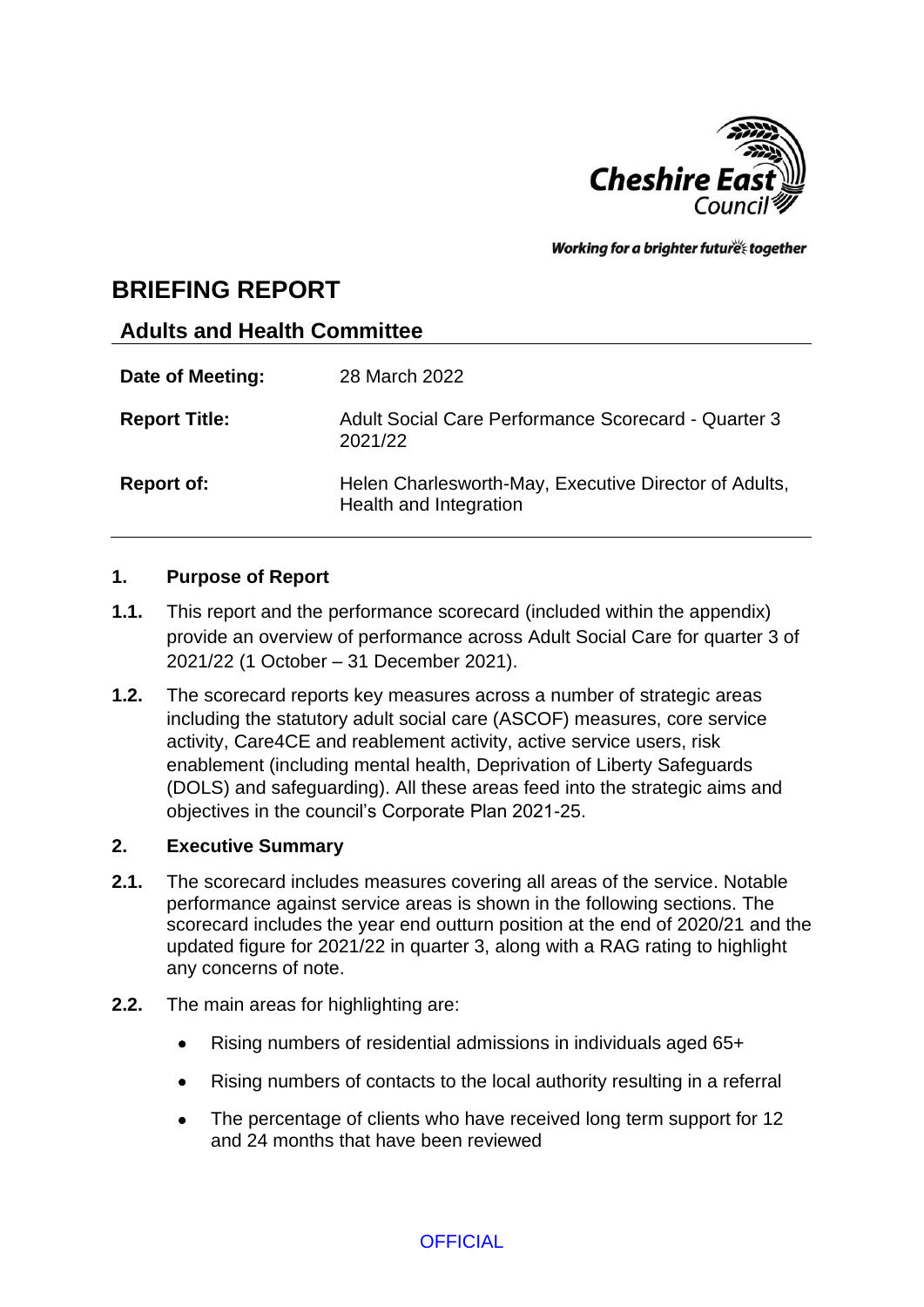- The reduction in the percentage of community reablement packages completed which result in no long term package of care being needed.
- The increasing number of individuals being supported by the Carers Hub
- The number of new Deprivation of Liberty Safeguards (DOLS) requests being received
- Increased number of individuals awaiting packages of care
- The proportion of adults receiving direct payments to arrange their own support.

#### **3. Background**

**3.1.** The scorecard enables appropriate scrutiny of key performance measures and helps to highlight areas of good and poor performance; and therefore scrutiny of the effectiveness of plans in place to improve services. This scorecard provides insight into the performance management systems of the local authority and provides essential data, along with qualitative information, to measure the effectiveness of services.

#### **4. Briefing Information**

- **4.1.** The scorecard shows the year end outturn position at the end of 2020/21 and the updated figure for 2021/22 quarter 3, along with a RAG rating to highlight any concerns of note.
- **4.1.1.** Residential admissions for 65+ age band The 2020/21 figure was largely impacted by the restrictions linked to COVID-19 with a focus on supporting individuals in their own home wherever possible. 2021/22 (438 in year to date) suggests that we are now seeing an increase in individuals placed in permanent residential/nursing placements, and should the numbers continue, we will likely be at a similar level to those seen pre-pandemic. Admissions to residential care are being impacted due to shortages in domiciliary care availability in the local authority and the need for individuals to be safely supported. This is not unique to Cheshire East and is being reported nationwide as an issue. The requirement for COVID vaccinations is also impacting on recruitment.
- **4.1.2.** Councils are currently unable to report delayed transfers of care as this data is still not being collected and published by the NHS due to COVID impacts.
- **4.1.3.** Current forecasts suggest that there will be a 6% increase in referrals to adult social care based on numbers seen to date. This is having an impact on already struggling teams being able to meet the demand for assessments and source packages of care where needed.
- **4.1.4.** The percentage of clients who have received long term support for 12 months continuously that have been reviewed continues to reduce and is now also beginning to have an impact on clients who have received long term support for 24 months who have been reviewed in the last 24 months. Positively around 1 in 4 of these cases will have had other forms of contact that doesn't meet the formal definition of a review but nevertheless will flag should

## **OFFICIAL**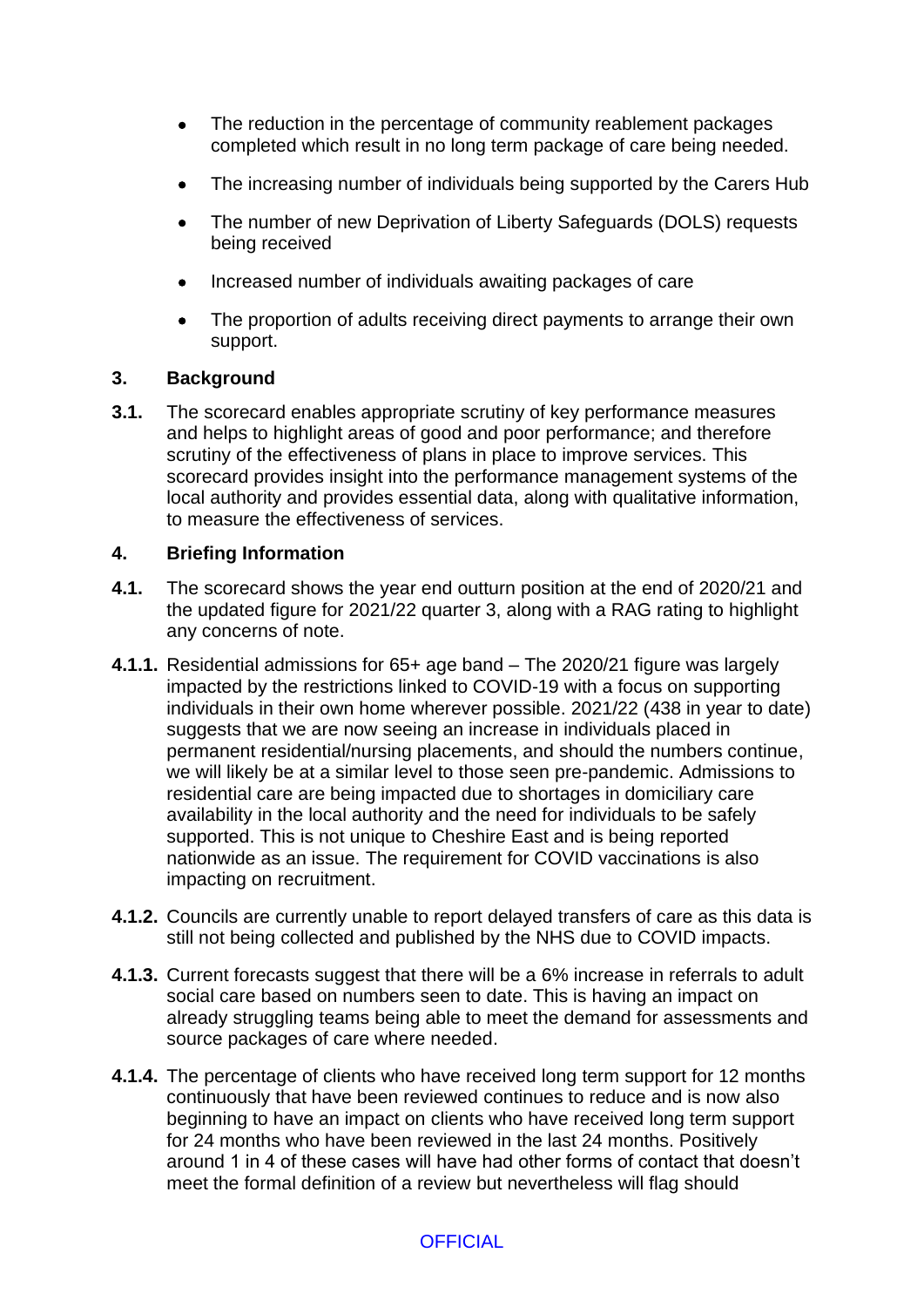additional services be warranted. As more individuals are fully vaccinated and COVID-19 restrictions relax it will hopefully make it easier to review in a more timely fashion.

- **4.1.5.** Number of contacts resulting in a new referral overall around 70% of contacts are resulting in a referral. This possibly continues to reflect new ways of working as family members return to offices / move out of furlough and are unable to support family members in the same way. The rising numbers are having a knock-on effect on the capacity to complete assessments and reviews in a timely fashion. New safeguarding referrals particularly impact against this due to the time required to investigate.
- **4.1.6.** Quarter on quarter we are seeing a significant increase in the numbers of individuals being supported via the Carers Hub with the numbers up by over 220 compared to the same point last year. Whilst it is positive that more people are accessing support this again could be evidence of the rising demand across the whole adult social care system and there is a worry that demand will exceed support available.
- **4.1.7.** Deprivation of Liberty Safeguards (DOLS) requests Q3 2021/22 is showing a continued rising picture and year end estimates indicate a 20% increase. Whilst an increased workload, this is positive in that providers are following the correct procedures and ensuring individuals are being appropriately assessed. Despite increased volumes there has been a positive reduction in the average days taken per application.
- **4.1.8.** Pressures in the domiciliary care market are now having an adverse impact on the number of individuals awaiting packages of care as a snap shot at the end of the quarter. This is resulting in individuals being discharged to short term residential/ nursing provision when their preferred option is support at home. Pressures in the market have also impacted on our internal reablement provision as workers are being diverted to cover existing packages of care as opposed to picking up new reablement cases.
- **4.1.9.** Due to the ongoing pressures in the domiciliary care market, (recruitment and retention/ demand outstripping supply) individuals are finding it increasingly difficult to source support with a direct payment and as such are requesting the local authority arrange support. PA's that are available can charge a premium, especially in harder to reach areas, and as such the direct payment rate in some instances is insufficient to source support needed. All this is forming the requirements for the local authority's commissioning activity.

#### **5. Implications**

- **5.1. Legal**
- **5.1.1.** There are no direct legal implications.

#### **5.2. Finance**

**5.2.1.** Although there are no direct financial implications or changes to the MTFS as a result of this briefing paper, performance measures may be used as an indicator of where more or less funding is needed at a service level.

## **OFFICIAL**